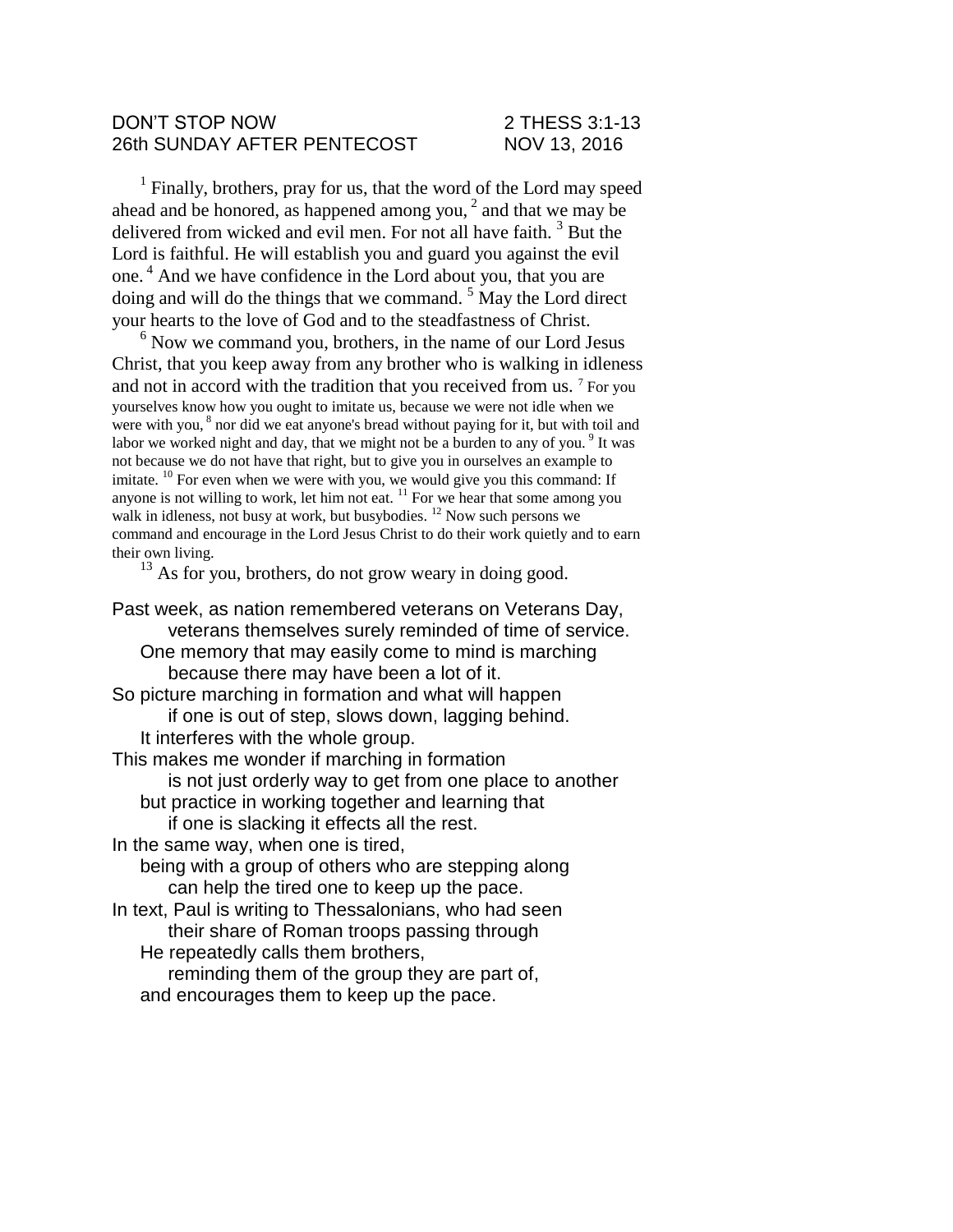## KEEP ON GOING AS THE GOSPEL RUNS DON'T BE WEARY AND WALK OUT OF LINE FOLLOW IN FAITH AS JESUS LEADS THE WAY

# KEEP ON GOING AS THE GOSPEL RUNS

<sup>1</sup> Finally, brothers, pray for us, that the word of the Lord may speed ahead and be honored, as happened among you, $<sup>2</sup>$  and that we may be</sup> delivered from wicked and evil men. For not all have faith.

Imagine, if you can, you are running in race & see finish line. What are you going to do, now that you are almost there? Start walking, because now you have it made? Or keep running or even sprint to finish strong? When Paul writes in v. 1 about word of Lord speeding ahead, word for speeding ahead literally mean run. Paul is writing to those who think they see finish line. In 1 Thess., Paul urged faithfulness in face of persecution and reassured that those who already died will join us again when Christ suddenly returns. But he heard back that these words had opposite effect on some from what was intended. Some stopped everything to sit and wait for Christ's return. In this  $2^{nd}$  letter Paul writes, as we read last week: No, he has not come yet. This is no time to just sit around. It is true, if we have faith in Jesus, we are ready for heaven, Jesus has done everything necessary for us to be saved. So why are we still here? God still has more to do for us or more for us to do. We are runners in relay race who not only need to finish our leg but pass the baton on to others. So even before encouraging Thessalonians to keep going, Paul says in v. 1, pray for us, that we can keep going, that the word of the Lord may run, speed ahead, just as it did with you because not everyone has faith yet. As we think today of our plans for spiritual life, we are reminded that want to do what we do not just to hold on to faith until Jesus comes again, but so that the word of the Lord may run, speed ahead, and be shared with many others who urgently need it. For this, we too need not just plans but prayers for God's help

to be delivered from the wicked, including the Devil.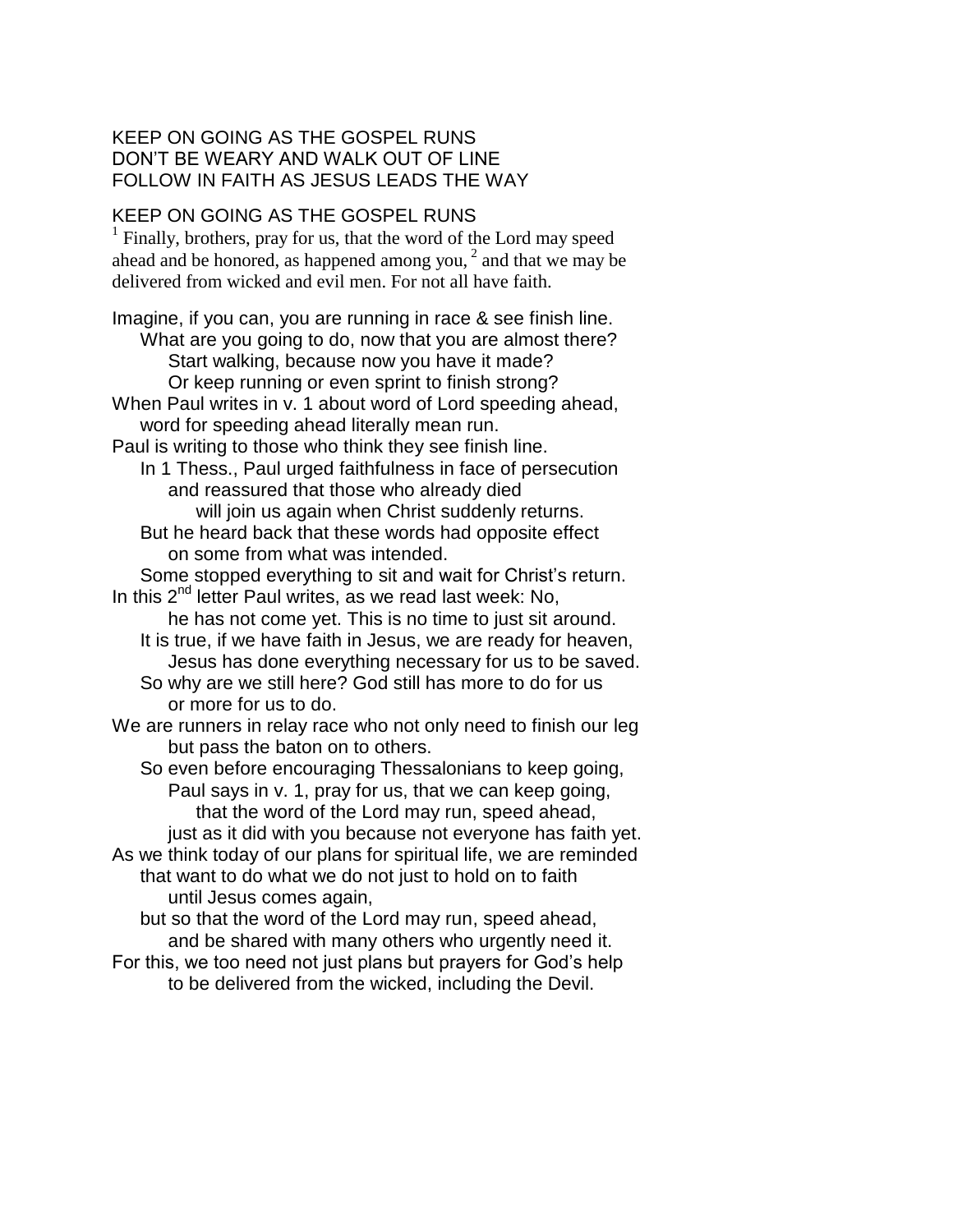The word here for wicked means outrageously inappropriate, literally, out of line, like a soldier who breaks ranks or worker on line who throws monkey wrench into things. So after asking for prayer for himself, Paul goes on…

## DON'T BE WEARY AND WALK OUT OF LINE

 $6$  Now we command you, brothers, in the name of our Lord Jesus Christ, that you keep away from any brother who is walking in idleness and not in accord with the tradition that you received from us.  $10$  For even when we were with you, we would give you this command: If anyone is not willing to work, let him not eat.  $\frac{11}{11}$  For we hear that some among you walk in idleness, not busy at work, but busybodies.<sup>12</sup> Now such persons we command and encourage in the Lord Jesus Christ to do their work quietly and to earn their own living.

 $13$  As for you, brothers, do not grow weary in doing good.

Last week, students from our school participated in an event sponsored by our District, packing food for the starving. They worked in teams, with four scooping ingredients, while others held or sealed bags, brought supplies, etc. It was easy to see that if one started daydreaming, whole operation was thrown out of whack. This is why Paul warns about those walking in idleness, which can also be translated walking in disorderliness. It throws everything out of order and holds up everything. So those not busy working don't just waste own time but are busybodies who interfere with others. As part of the body of Christ, the team, we all have work to do. God himself provides in world all we need for physical life but we need to work to benefit from it. Paul says God intends for us to earn our own living. God provides in his word all we need for spiritual life but we also need to work at getting the most out of his word in our worship, Bible study, devotions. But there are various things that can cause us to become weary in doing good. For Thessalonians, thinking of Christ's return made it feel like it was Friday and they were ready to be done. Others may feel, I have been at this so long, I am old, or I have done what I do so many times before, it is getting old and I am tired of same old same old.

The devil will also whisper in our ear negative self-talk: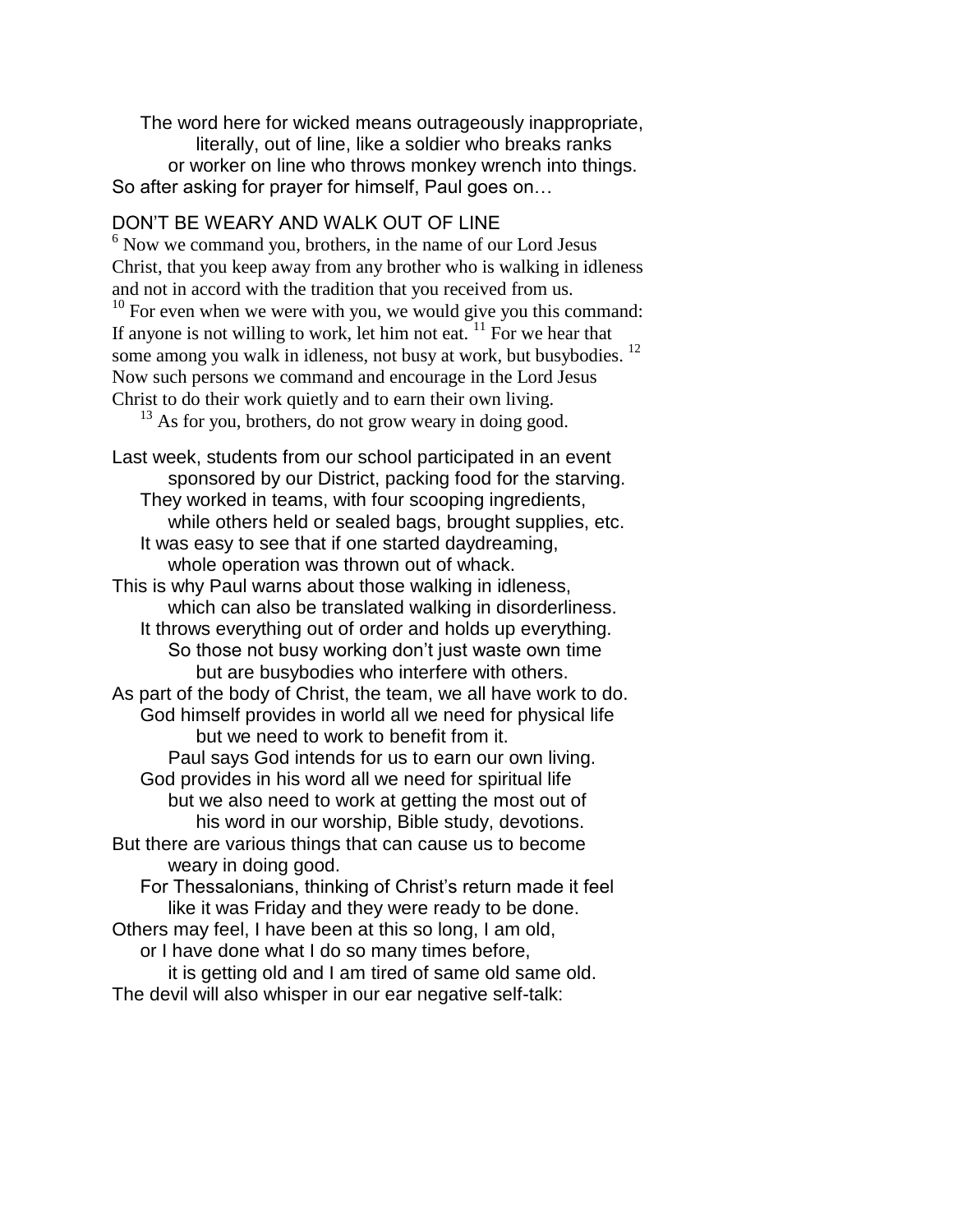this job God seems to have given you, or spiritual discipline is too hard for you. You don't have the right abilities, You are not very good at it.

Surely someone else would do it better.

- Or maybe you feel ineffective. What good is it doing? It isn't making a difference, or you are unappreciated.
- Maybe you look at others and they have more success or maybe others you see are not working as hard as you. Both are discouraging.
- Plenty of things can make each one of us weary of doing good to make us stumble or stop or get out of line,
- which gets in the way of others around us as well. But Paul puts up a sign you may see on busy streets:
- No stopping here. This is not a time or place to quit.

### FOLLOW IN FAITH AS JESUS LEADS THE WAY

 $3$  But the Lord is faithful. He will establish you and guard you against the evil one.<sup>4</sup> And we have confidence in the Lord about you, that you are doing and will do the things that we command. <sup>5</sup> May the Lord direct your hearts to the love of God and to the steadfastness of Christ.  $7$  For you yourselves know how you ought to imitate us, because we were not idle when we were with you,  $\sin^8$  nor did we eat anyone's bread without paying for it, but with toil and labor we worked night and day, that we might not be a burden to any of you.<sup>9</sup> It was not because we do not have that right, but to give you in ourselves an example to imitate.

Paul points out how he worked when he was with them, not that he was trying to do everything for them, a temptation leaders need to watch out for, and not that he didn't have the right or authority to ask them to do anything, but to lead by example, being busy leading the way as opposed to those who get in the way. We can also encourage each other by our examples. But, as he says in another place, they are not just following him. His example is intended to be a picture helping to see Christ. Everything we do is intended to point to Christ because no matter how hard we work or don't work, everything depends on what Christ does for us. Paul contradicts the negative self-talk in v. 4: We have confidence about you. It is confidence in the Lord. He is the one who is faithful & will establish & guard you.